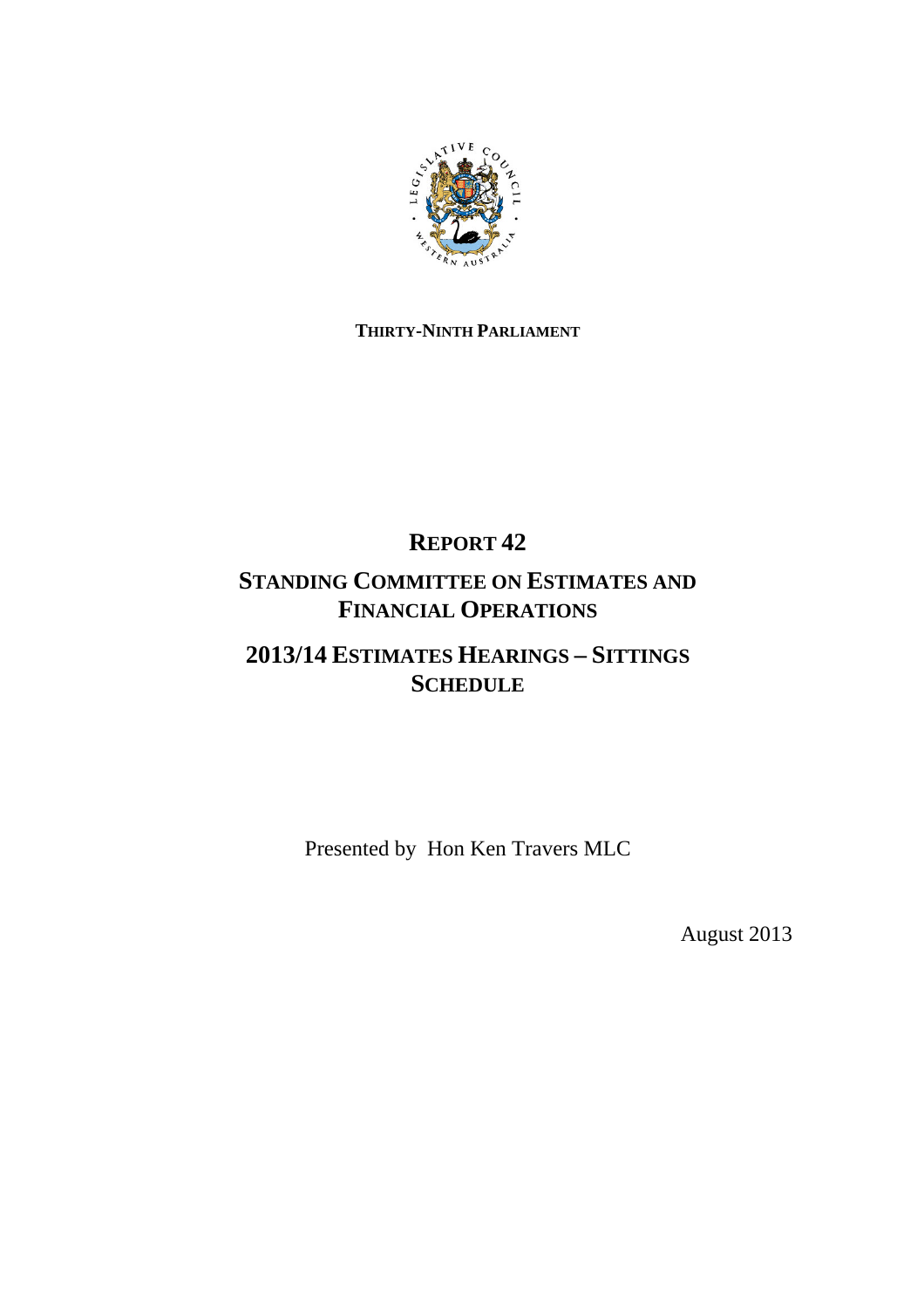# **LEGISLATIVE COUNCIL COMMITTEE OFFICE**

## **Date first appointed:**

30 June 2005

### **Terms of Reference:**

"2. Estimates and Financial Operations Committee

- 2.1 An *Estimates and Financial Operations Committee* is established.
- 2.2 The Committee consists of 5 Members, 3 of whom shall be non-Government Members.
- 2.3 The functions of the Committee are to
	- (a) consider and report on
		- (i) the estimates of expenditure laid before the Council each year;
		- (ii) any matter relating to the financial administration of the State; and
		- (iii) any Bill or other matter relating to the foregoing functions referred by the Council;

and

(b) consult regularly with the Auditor General."

# **Members as at the time of this inquiry:**

| Hon Ken Travers MLC (Chair) | Hon Rick Mazza MLC      |
|-----------------------------|-------------------------|
| Hon Peter Katsambanis MLC   | Hon Martin Aldridge MLC |
| Hon Alanna Clohesy MLC      |                         |

## **Staff as at the time of this inquiry:**

| Samantha Parsons, Committee Clerk | Andrew Hawkes, Advisory Officer |
|-----------------------------------|---------------------------------|
| Kate McConigley, Advisory Officer | Hannah Gough, Committee Clerk   |

#### **Address:**

Parliament House, Perth WA 6000, Telephone (08) 9222 7222 lcco@parliament.wa.gov.au Website: http://www.parliament.wa.gov.au

**ISBN 978-1-922047-50-2**